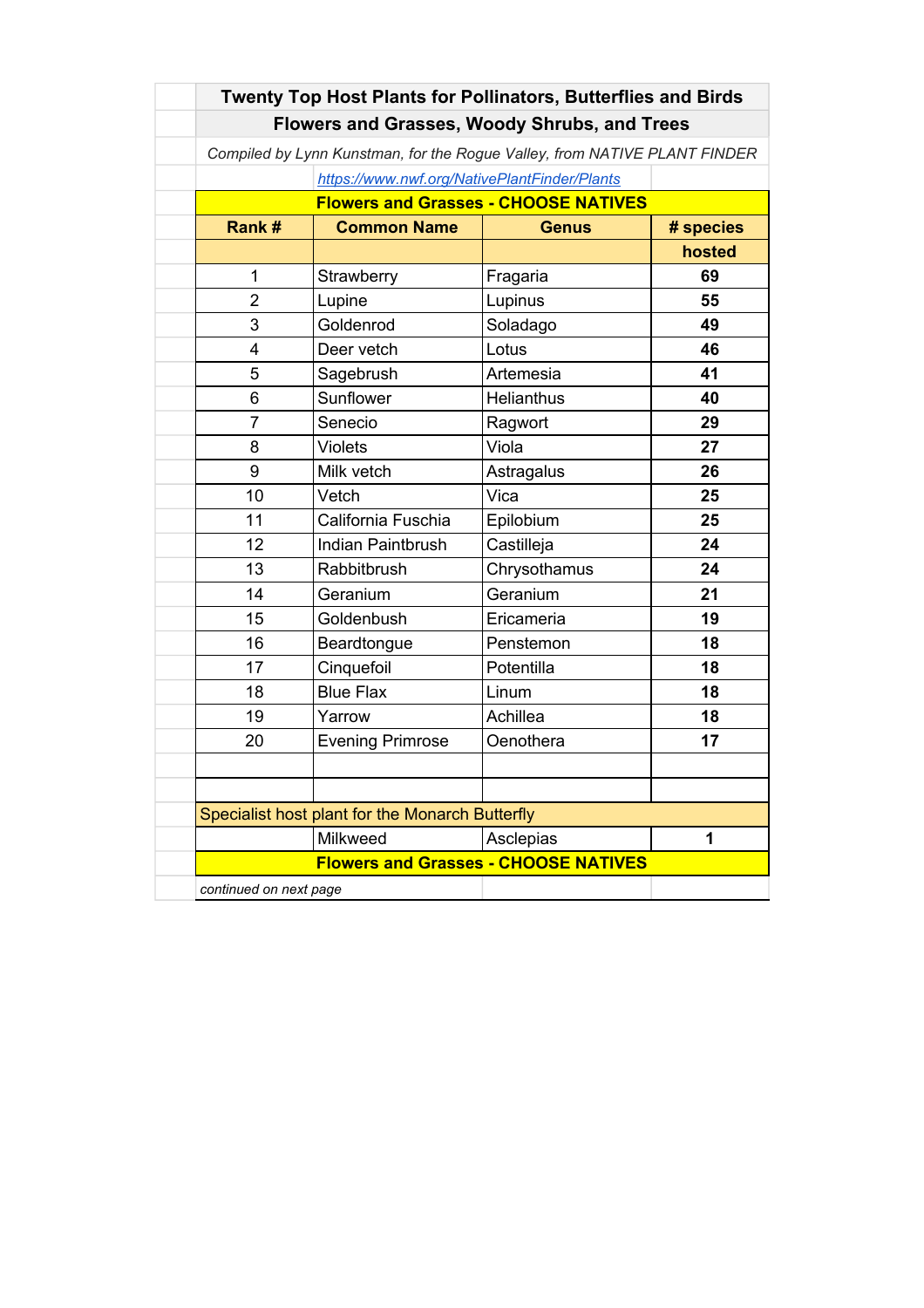| <b>Twenty Top Host Plants for Pollinators, Butterflies and Birds</b> |                        |                                      |           |  |  |  |
|----------------------------------------------------------------------|------------------------|--------------------------------------|-----------|--|--|--|
| Flowers and Grasses, Woody Shrubs, and Trees                         |                        |                                      |           |  |  |  |
| <b>Woody Shrubs - CHOOSE NATIVES</b>                                 |                        |                                      |           |  |  |  |
| Rank#                                                                | <b>Common Name</b>     | <b>Genus</b>                         | # species |  |  |  |
|                                                                      |                        |                                      | hosted    |  |  |  |
| 1                                                                    | Cranberry              | Vaccinium                            | 130       |  |  |  |
| $\overline{2}$                                                       | Blackberry             | <b>Rubus</b>                         | 96        |  |  |  |
| 3                                                                    | <b>Wild Rose</b>       | Rosa                                 | 94        |  |  |  |
| $\overline{4}$                                                       | California Lilac       | Ceanothus                            | 93        |  |  |  |
| 5                                                                    | Serviceberry           | Amelanchier                          | 81        |  |  |  |
| 6                                                                    | Hawthorn               | Crataegus                            | 80        |  |  |  |
| $\overline{7}$                                                       | Hazelnut               | Corylus                              | 71        |  |  |  |
| 8                                                                    | Dogwood                | Cornus                               | 58        |  |  |  |
| 9                                                                    | Grape                  | <b>Vitus</b>                         | 55        |  |  |  |
| 10                                                                   | Meadowsweet            | Spirea                               | 54        |  |  |  |
| 11                                                                   | Bearberry              | Arctostaphylus                       | 51        |  |  |  |
| 12                                                                   | Oceaspray              | <b>Holodiscus</b>                    | 39        |  |  |  |
| 13                                                                   | <b>Bitterbrush</b>     | Purshia                              | 33        |  |  |  |
| 14                                                                   | Elderberry             | Sambucus                             | 32        |  |  |  |
| 15                                                                   | Rhododendron           | Rhododendron                         | 32        |  |  |  |
| 16                                                                   | Snowberry              | Symphyocarpus                        | 32        |  |  |  |
| 17                                                                   | Arrowwood              | Viburnum                             | 31        |  |  |  |
| 18                                                                   | Honeysuckle            | Lonicera                             | 29        |  |  |  |
| 19                                                                   | Mountain Mahogany      | Cercocarpus                          | 24        |  |  |  |
| 20                                                                   | Coffeeberry            | Frangula (Rhamnus)                   | 21        |  |  |  |
| 21                                                                   | Sumac                  | Rhus                                 | 21        |  |  |  |
| 22                                                                   | <b>Mountain Laurel</b> | Kalmia                               | 14        |  |  |  |
| 23                                                                   | <b>Ninebark</b>        | Physocarpus                          | 13        |  |  |  |
|                                                                      |                        |                                      |           |  |  |  |
|                                                                      |                        | <b>Woody Shrubs - CHOOSE NATIVES</b> |           |  |  |  |
| continued on next page                                               |                        |                                      |           |  |  |  |